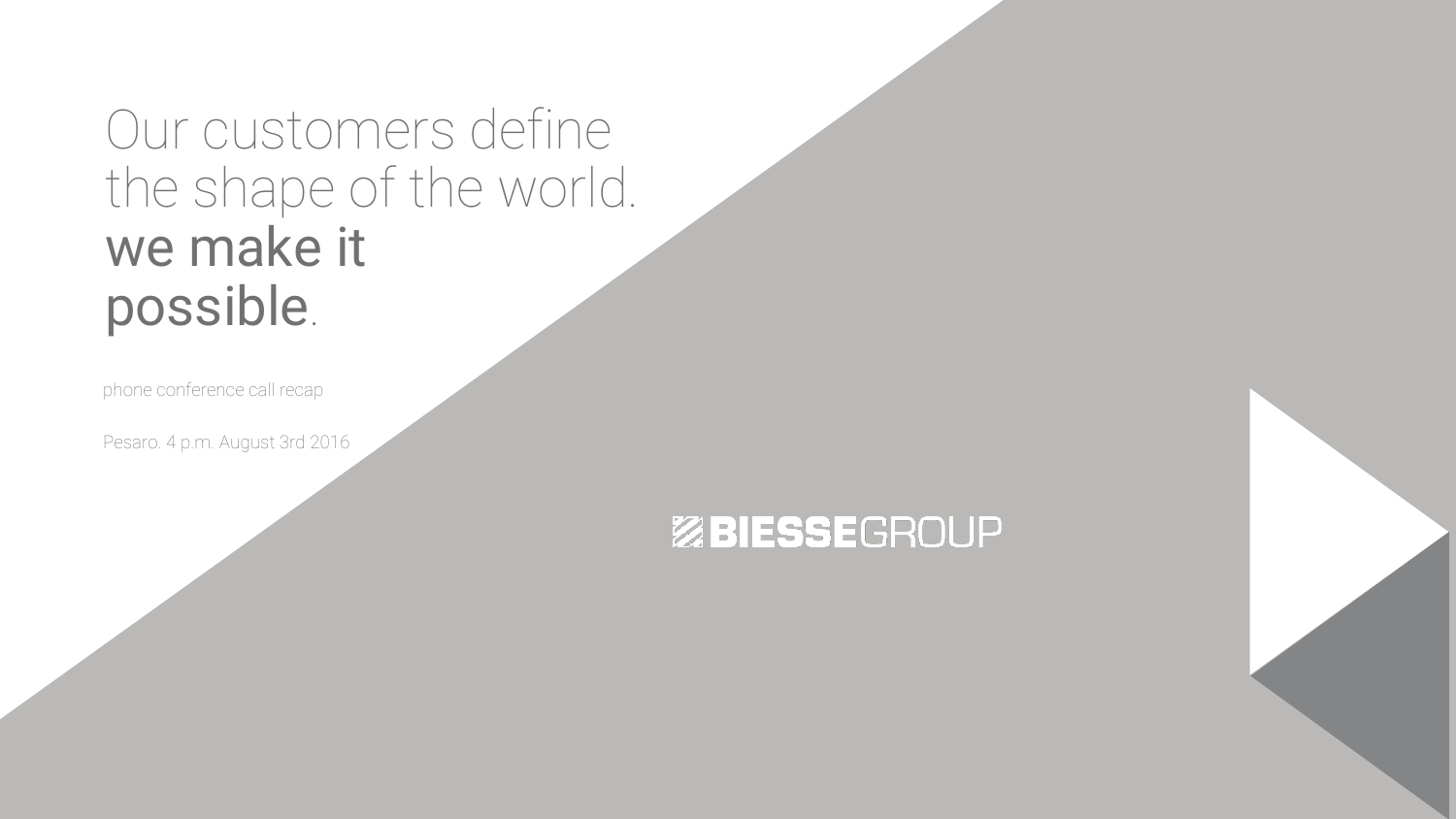# Extract of the P&L – IH 2016

| €/mln                      | <b>FY 2013</b>   | <b>FY 2014</b>  | FY 2015           | <b>IH 2015</b> | <b>IH 2016</b>    | IQ 2016          | <b>IIQ 2016</b>   |
|----------------------------|------------------|-----------------|-------------------|----------------|-------------------|------------------|-------------------|
| <b>Net sales</b><br>year-1 | 378.4<br>$-1.2%$ | 427.1<br>+12.9% | 519.1<br>$+21.5%$ | 245.5          | 283.4<br>$+15.4%$ | 117.6<br>$+4.3%$ | 165.8<br>$+24.9%$ |
| <b>Value added</b><br>$\%$ | 143.5<br>37.9%   | 169.1<br>39.6%  | 212.4<br>40.9%    | 101.9<br>41.5% | 116.4<br>41.1%    | 50.9             | 65.5              |
| Labour cost<br>$\%$        | 112.7<br>29.8%   | 128.2<br>30.0%  | 148.2<br>28.6%    | 73.0<br>29.7%  | 85.9<br>30.3%     | 41.2             | 44.7              |
| <b>EBITDA</b><br>$\%$      | 30.9<br>8.2%     | 40.9<br>9.6%    | 64.1<br>12.4%     | 29.0<br>11.8%  | 30.4<br>10.7%     | 9.6              | 20.8              |
| <b>EBIT</b><br>$\%$        | 18.1<br>4.8%     | 26.5<br>6.2%    | 43.8<br>8.4%      | 20.2<br>8.2%   | 20.9<br>7.4%      | 5.4              | 15.5              |
| <b>Net Result</b><br>%     | 4.3<br>1.1%      | 13.8<br>3.2%    | 21.1<br>4.1%      | 10.5<br>4.3%   | 11.9<br>4.2%      | 3.1              | $8.8\,$           |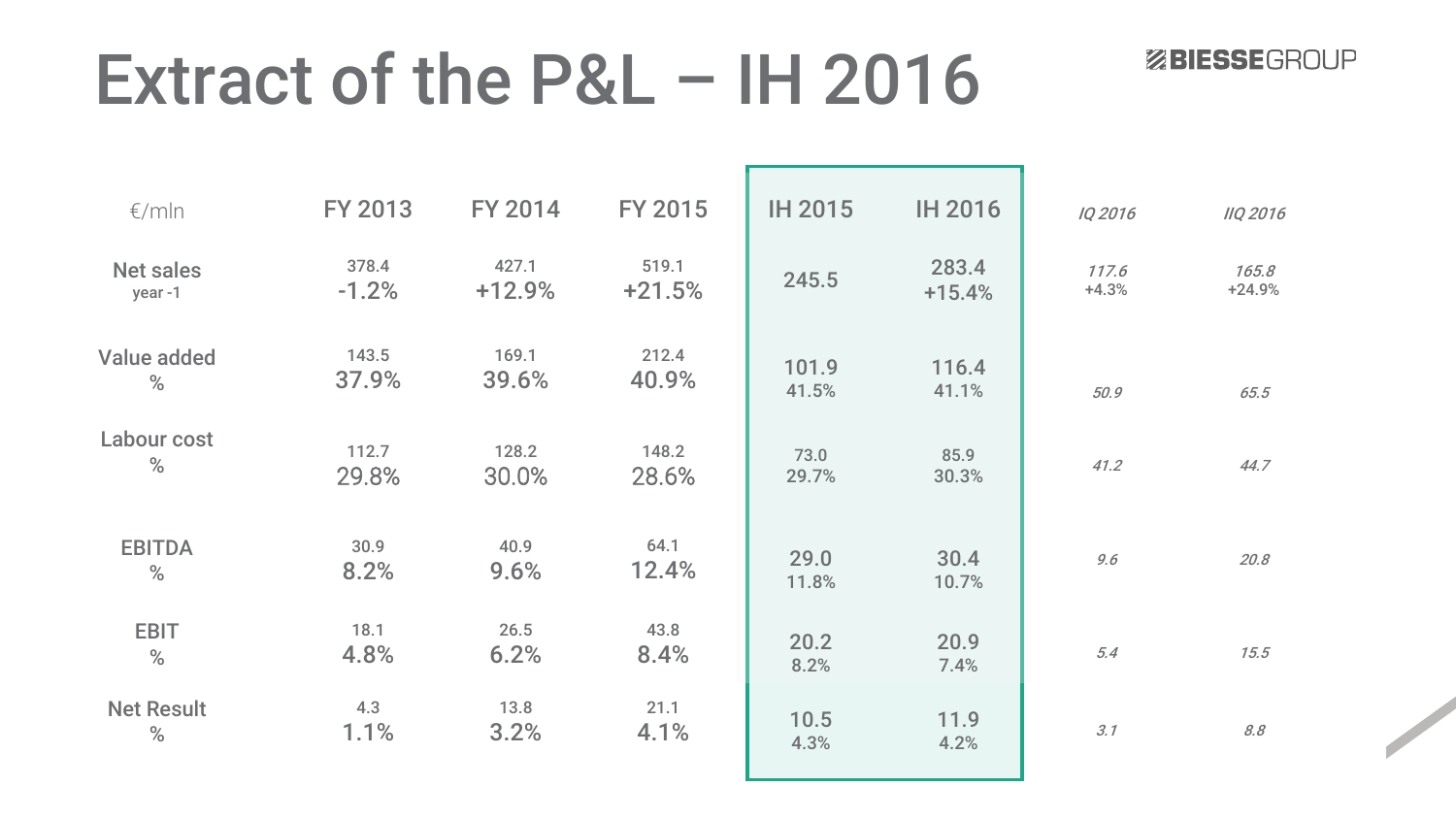## Net Sales trend - IH

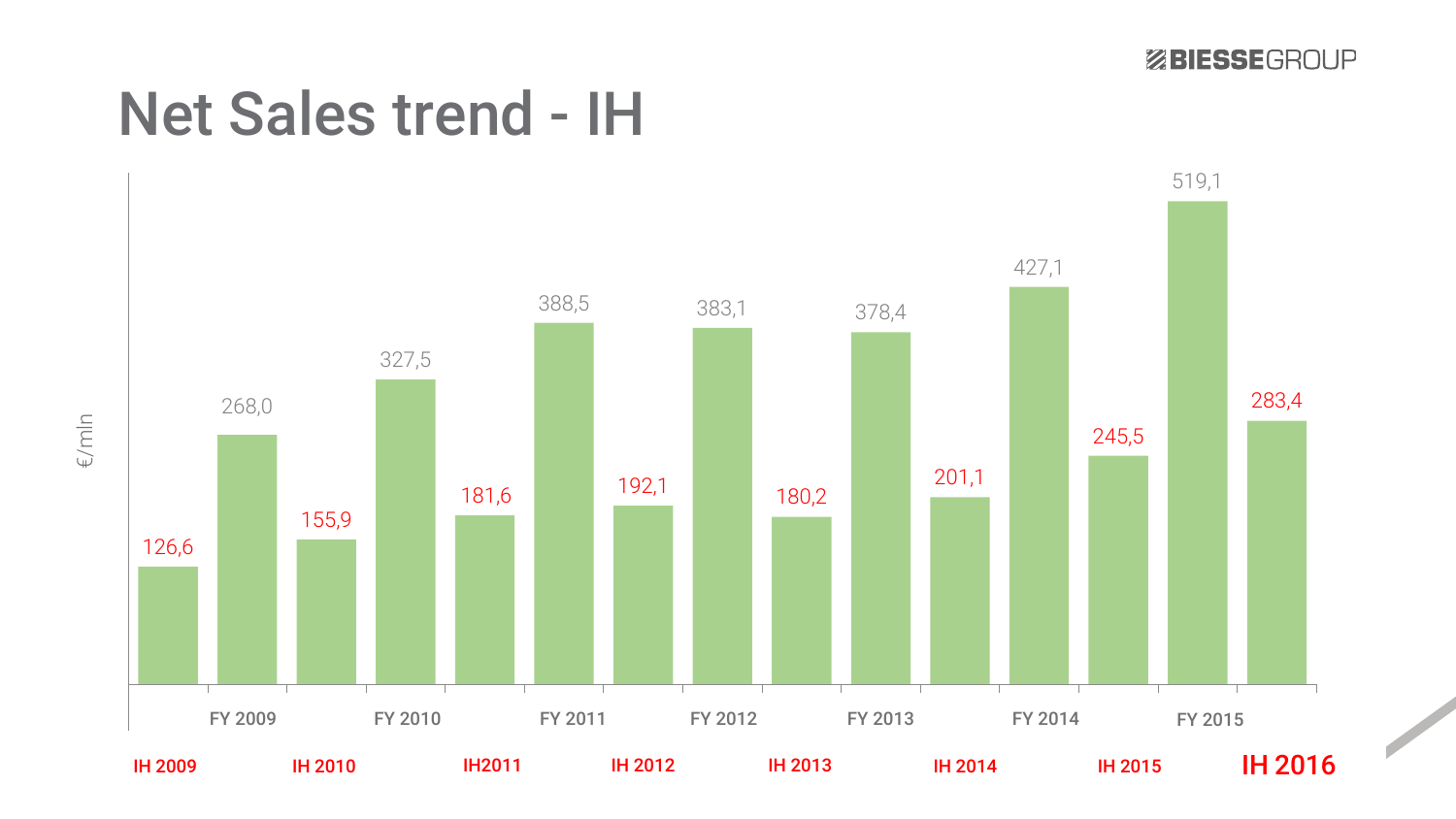## Sales breakdown- IH

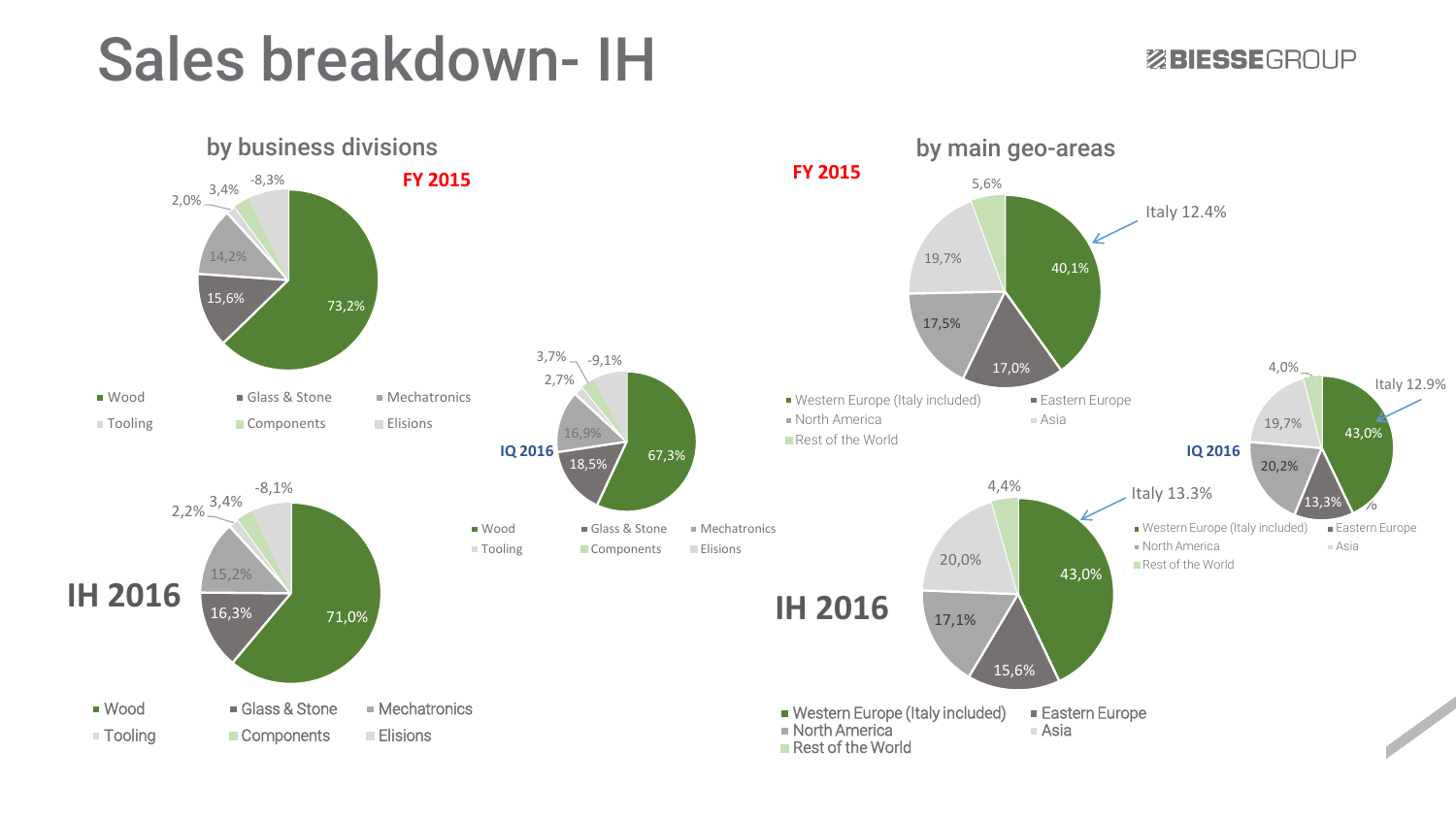# orders intake & backlog

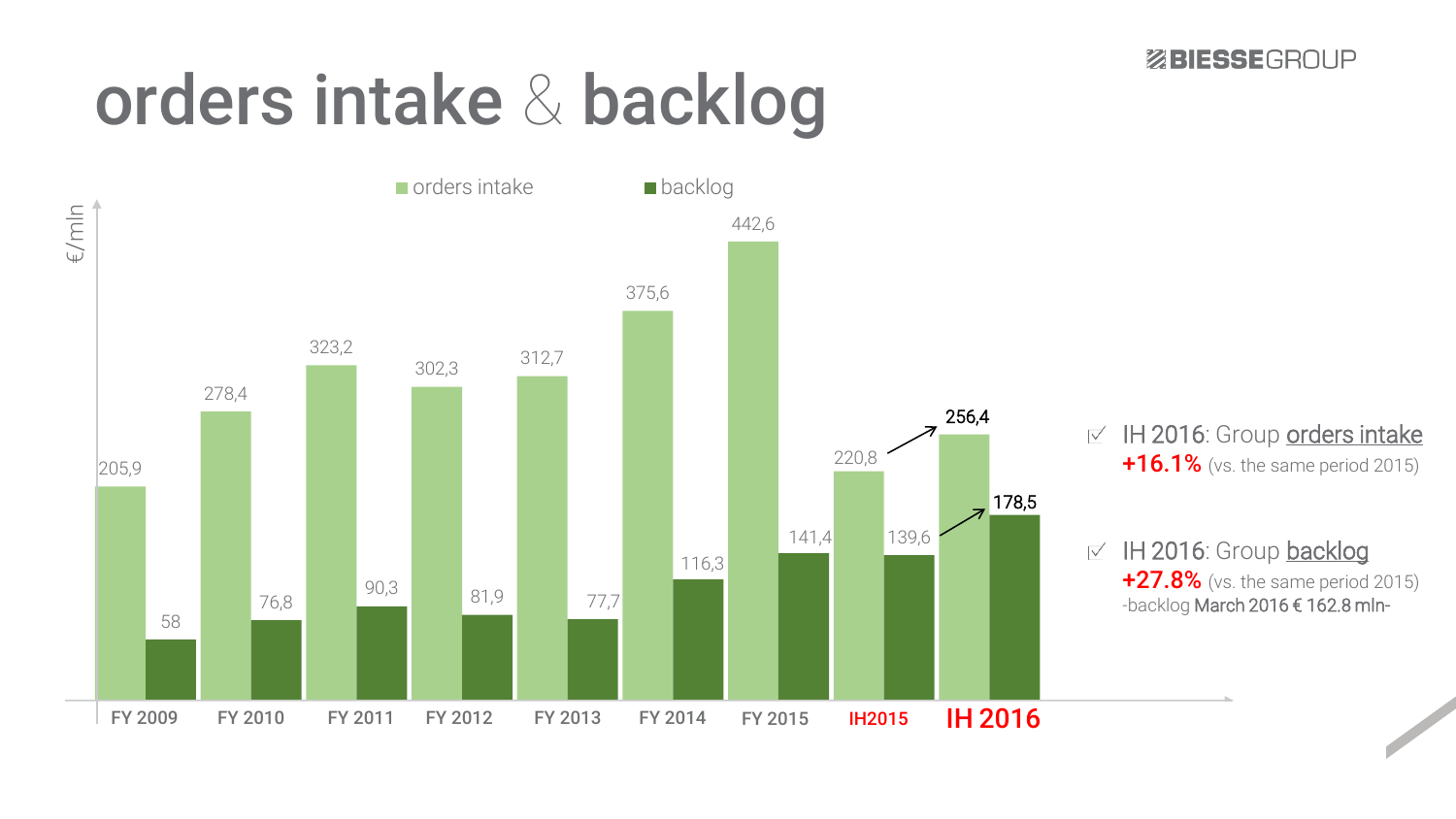# Value added trend - IH

ZBIESSEGROUP



€/mln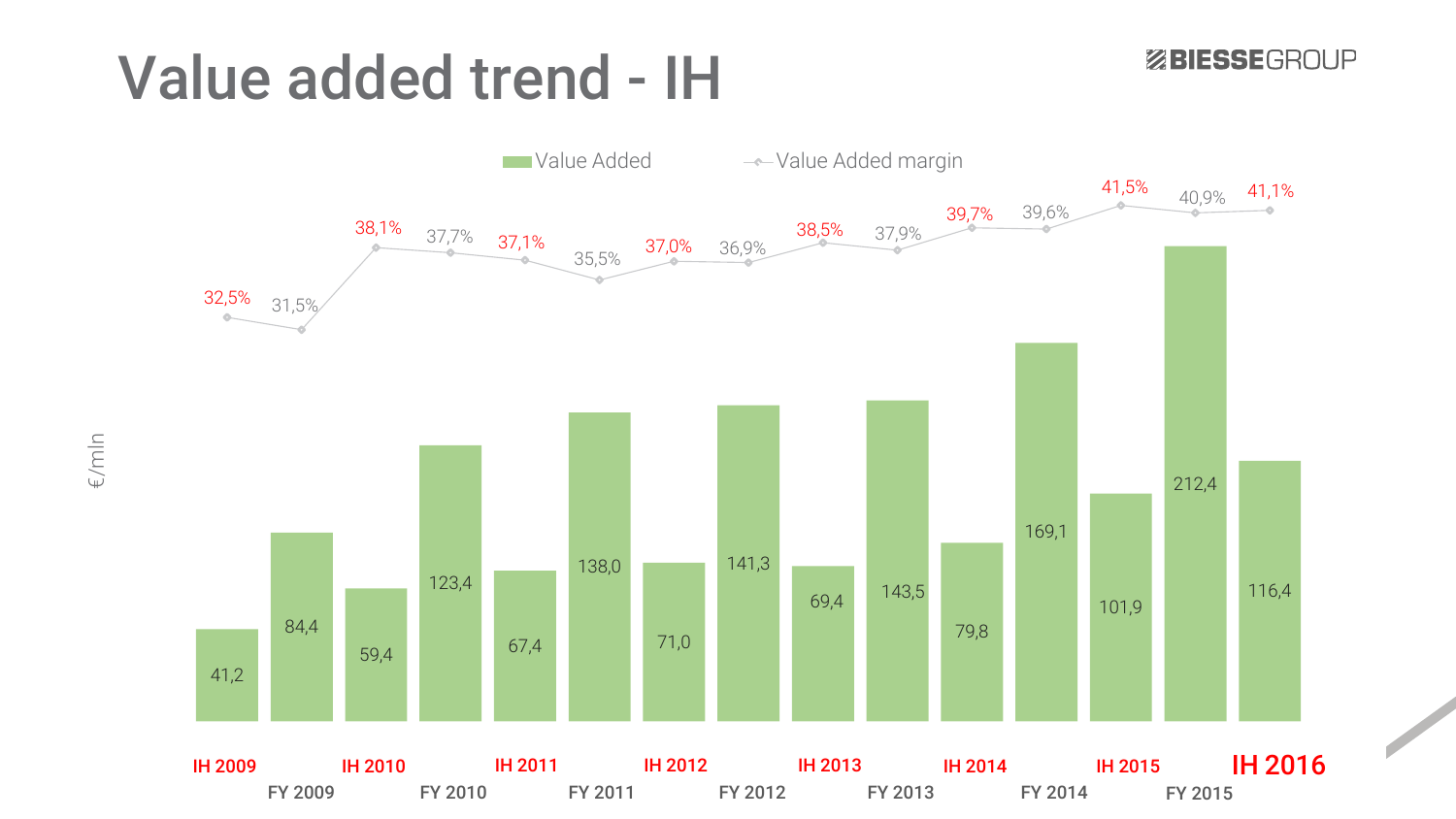# Labour cost trend - IH

ZBIESSEGROUP



€/mln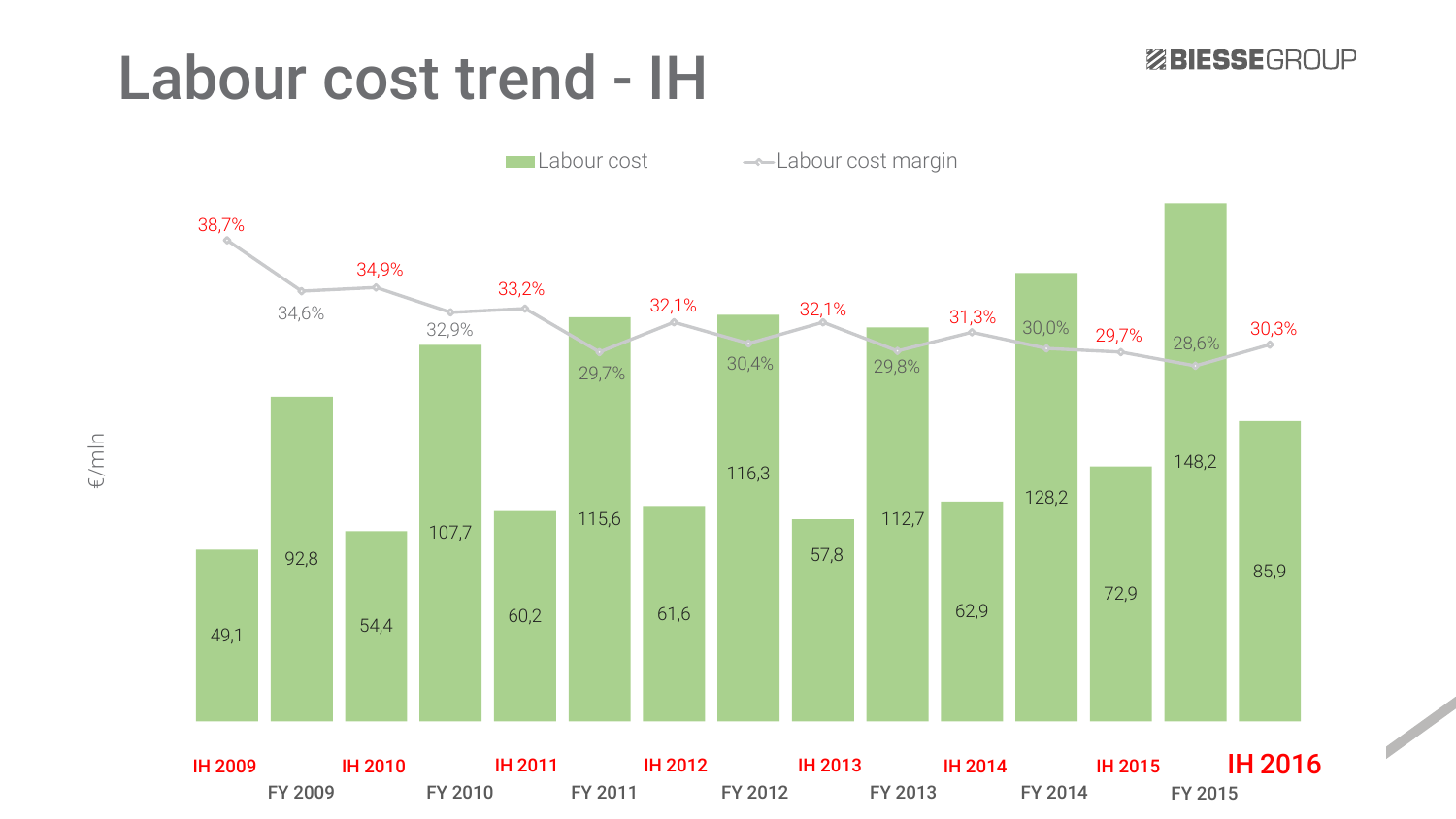## EBITDA trend - IH



IH 2009 IH 2010 IH 2011 IH 2012 IH 2013 IH 2014 IH 2015 IH 2016 FY 2009 FY 2010 FY 2011 FY 2012 FY 2013 FY 2014 FY 2015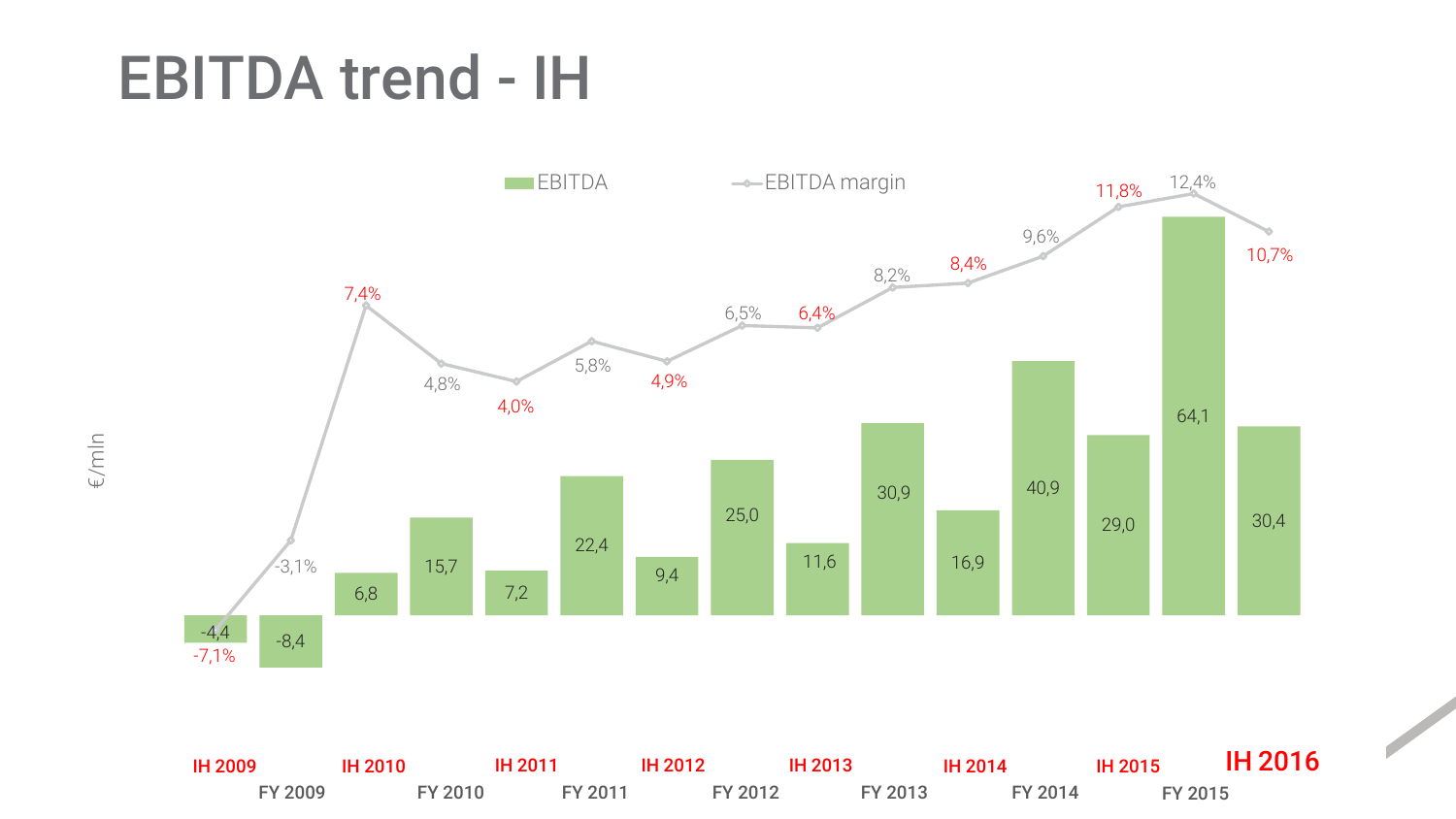## Net Debt trend - IH



IH 2009 IH 2010 IH 2011 IH 2012 IH 2013 IH 2014 IH 2015 IH 2016 FY 2009 FY 2010 FY 2011 FY 2012 FY 2013 FY 2014 FY 2015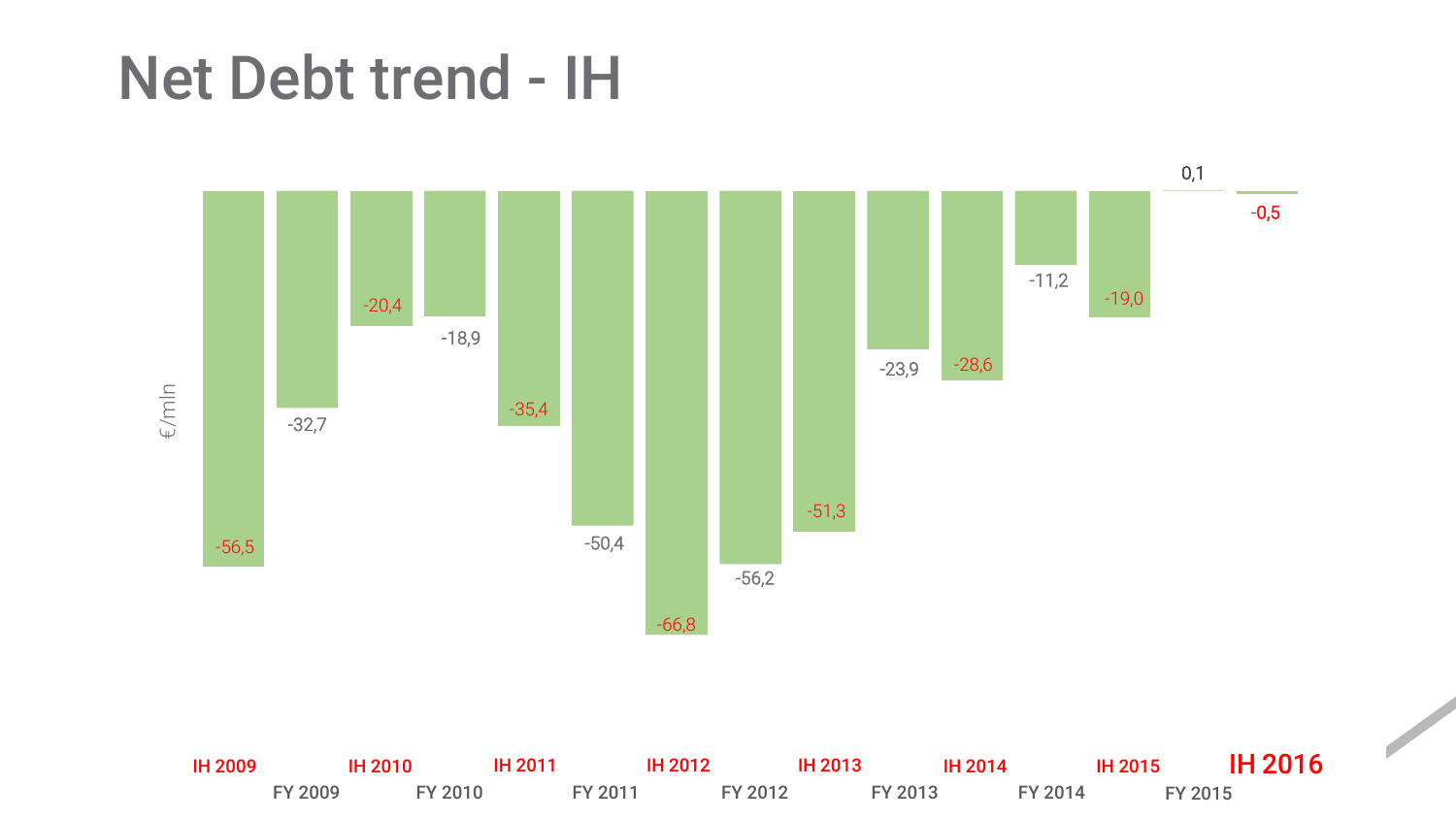# Cashflow IH 2016

| $\epsilon$ /mln                                                                             | <b>FY 2013</b>  | <b>FY 2014</b>                                   | <b>FY 2015</b>                                   | <b>IH 2015</b>                                   | <b>IH 2016</b>                                    | IQ 2016 |
|---------------------------------------------------------------------------------------------|-----------------|--------------------------------------------------|--------------------------------------------------|--------------------------------------------------|---------------------------------------------------|---------|
| <b>Gross Cashflow</b><br>% net sales                                                        | 52.1<br>13.8%   | 38.3<br>9.0%                                     | 46.3<br>8.9%                                     | $+8.9$                                           | $+24.5$                                           |         |
| Investments<br>% net sales                                                                  | $-19.9$<br>5.2% | $-20.8$<br>4.9%                                  | $-25.2$<br>4.9%                                  | $-10.5$                                          | $-13.1$                                           |         |
| <b>Net Cashflow</b><br>%                                                                    | 32.3<br>8.5%    | 17.5<br>4.1%                                     | 21.1<br>4.0%                                     | $-1.6$                                           | 11.4                                              |         |
| not ordinary items<br>(dividends/treasury shares activity<br>balance /acquisitions payment) |                 | $-4.8$<br>div. paid $\epsilon$ 0.18<br>per share | $-9.8$<br>div. paid $\epsilon$ 0.36<br>per share | $-6.2$<br>div. paid $\epsilon$ 0.36<br>per share | $-12.0$<br>div. paid $\epsilon$ 0.36<br>per share |         |
| delta Net debt                                                                              | $+32.3$         | $+12.7$                                          | $+11.3$                                          | $-7.8$                                           | $\rightarrow$ -0.6                                | $-11.9$ |
| <b>NET FINANCIAL</b><br><b>POSITION</b>                                                     | $-23.9$         | $-11.2$                                          | 0.1                                              | $-19.0$                                          | $-0.5$                                            | $-11.8$ |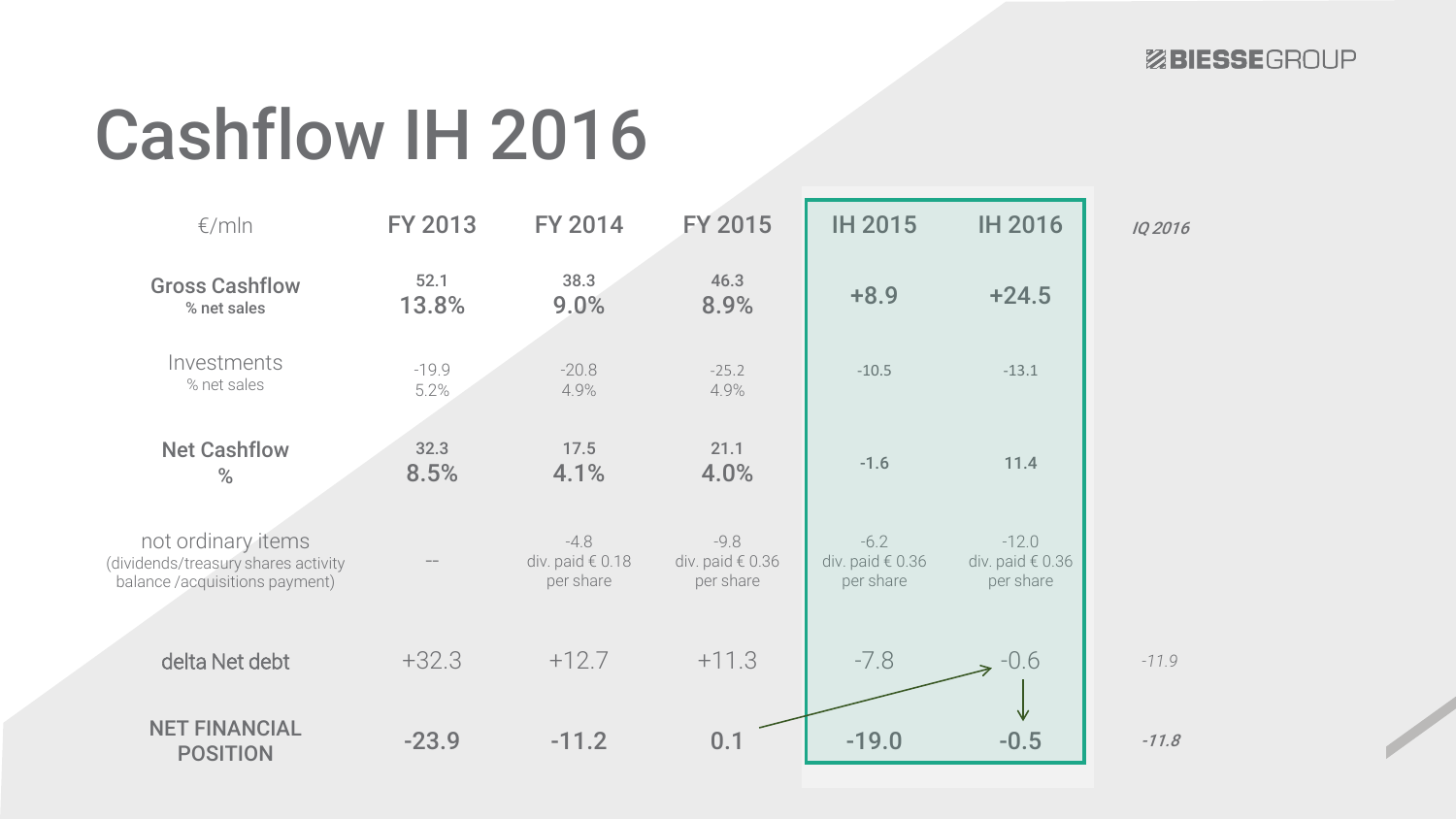## Operating Net Working Capital IH 2016

| $\epsilon$ /mln                                        | <b>FY 2013</b> | <b>FY 2014</b> | FY 2015       | IH 2015       | <b>IH 2016</b> | <b>FY 2016e</b> |              |
|--------------------------------------------------------|----------------|----------------|---------------|---------------|----------------|-----------------|--------------|
| <b>Inventories</b><br>% net sales                      | 22.8%          | 23.0%          | 21.5%         | 50.6%         | 48.1%          |                 | DSI 196 days |
| Receivables<br>% net sales                             | 20.1%          | 18.9%          | 20.3%         | 40.6%         | 41.3%          |                 | DSO 64 days  |
| Payables<br>% net sales                                | 29.4%          | 28.8%          | 29.5%         | 64.0%         | 68.7%          |                 | DPO 122 days |
| <b>Operating Net Working</b><br>Capital<br>% net sales | 51.4<br>13.6%  | 55.6<br>13.0%  | 63.4<br>12.2% | 66.8<br>27.2% | 58.3<br>20.7%  | 72.0<br>12.6%   |              |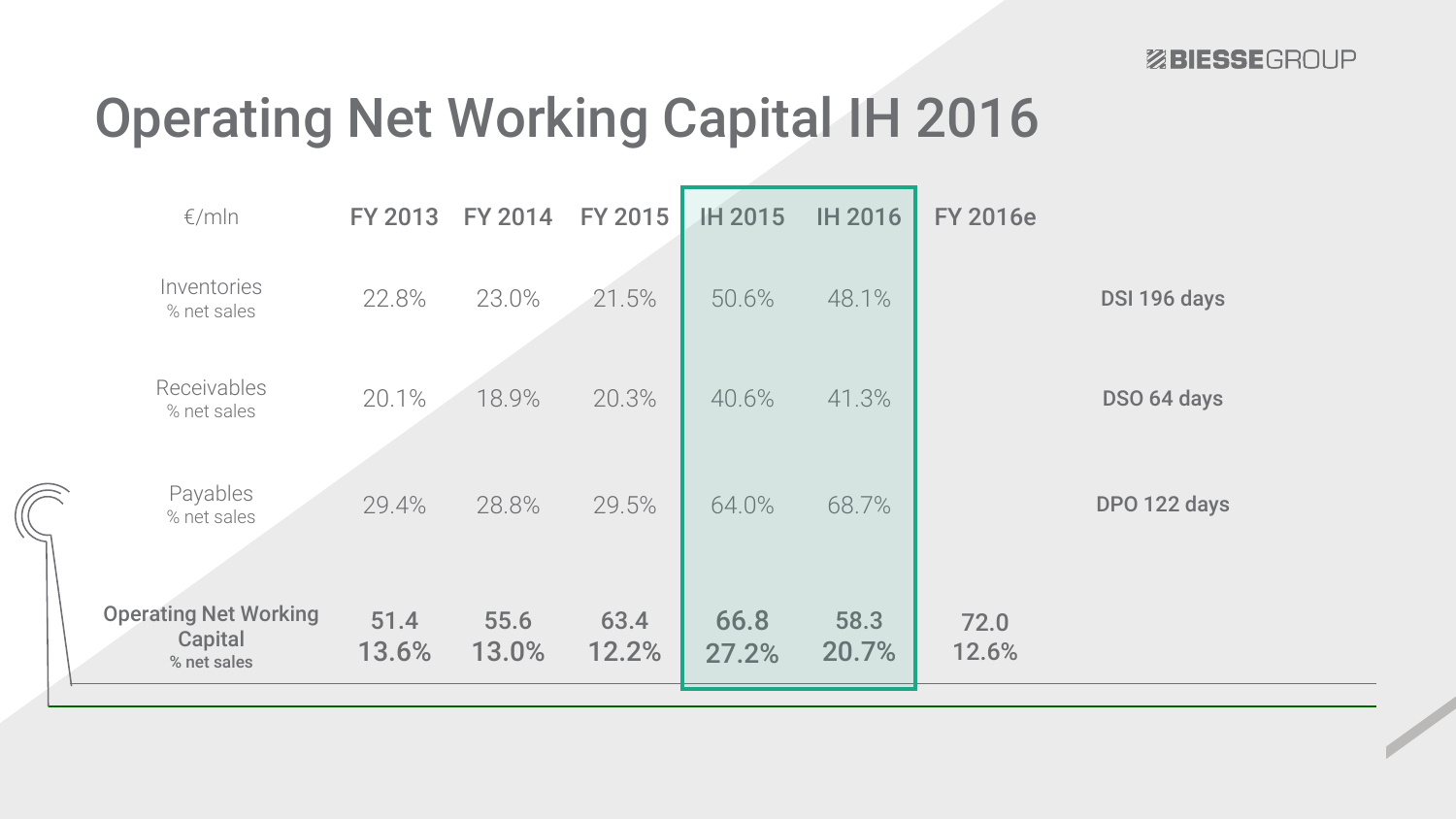ZBIESSEGROUP

# People Distribution **\***<u>including Uniteam</u> people nr. 57

 $\sqrt{2}$ 

|                                 | FY 2010 | FY 2011 | FY 2012 | <b>FY 2013</b> | FY 2014 | FY 2015 | <b>IH 2016</b> |                                                     |
|---------------------------------|---------|---------|---------|----------------|---------|---------|----------------|-----------------------------------------------------|
| <b>Production</b>               | 965     | 1.250   | 1.265   | 1.175          | 1.201   | 1.335   | 1.414          |                                                     |
| % of total people               | 41%     | 46%     | 45%     | 44%            | 42%     | 42%     | 41%            |                                                     |
| <b>Service &amp; After sale</b> | 568     | 577     | 574     | 613            | 628     | 690     | 777            |                                                     |
| % of total people               | 24%     | 21%     | 21%     | 22%            | 22%     | 22%     | 22%            |                                                     |
| R&D                             | 293     | 316     | 338     | 321            | 361     | 383     | 416            |                                                     |
| % of total people               | 12%     | 12%     | 12%     | 12%            | 13%     | 13%     | 12%            |                                                     |
| <b>Sales &amp; Marketing</b>    | 340     | 361     | 364     | 351            | 439     | 495     | 548            |                                                     |
| % of total people               | 13%     | 13%     | 13%     | 13%            | 15%     | 15.6%   | 16%            |                                                     |
| G&A                             | 202     | 233     | 242     | 235            | 252     | 273     | 304            |                                                     |
| % of total people               | 9%      | 9%      | 9%      | 9%             | 9%      | 9%      | 9%             |                                                     |
| <b>ITALY</b>                    | 1660    | 1.656   | 1.646   | 1.547          | 1.605   | 1.780   | 1.903          |                                                     |
| % of total people               | 70%     | 61%     | 59%     | 57%            | 56%     | 56%     | 55%            |                                                     |
| <b>OUTSIDE ITALY</b>            | 708     | 1.081   | 1.136   | 1.148          | 1.276   | 1.396   | 1.556          |                                                     |
| % of total people               | 30%     | 39%     | 41%     | 43%            | 44%     | 44%     | 45%            |                                                     |
| <b>TOTAL</b>                    | 2.368   | 2.737   | 2.782   | 2.695          | 2.881   | 3.176   | $3.459*$       | delta 283+8.9%<br>temporary workers<br>not included |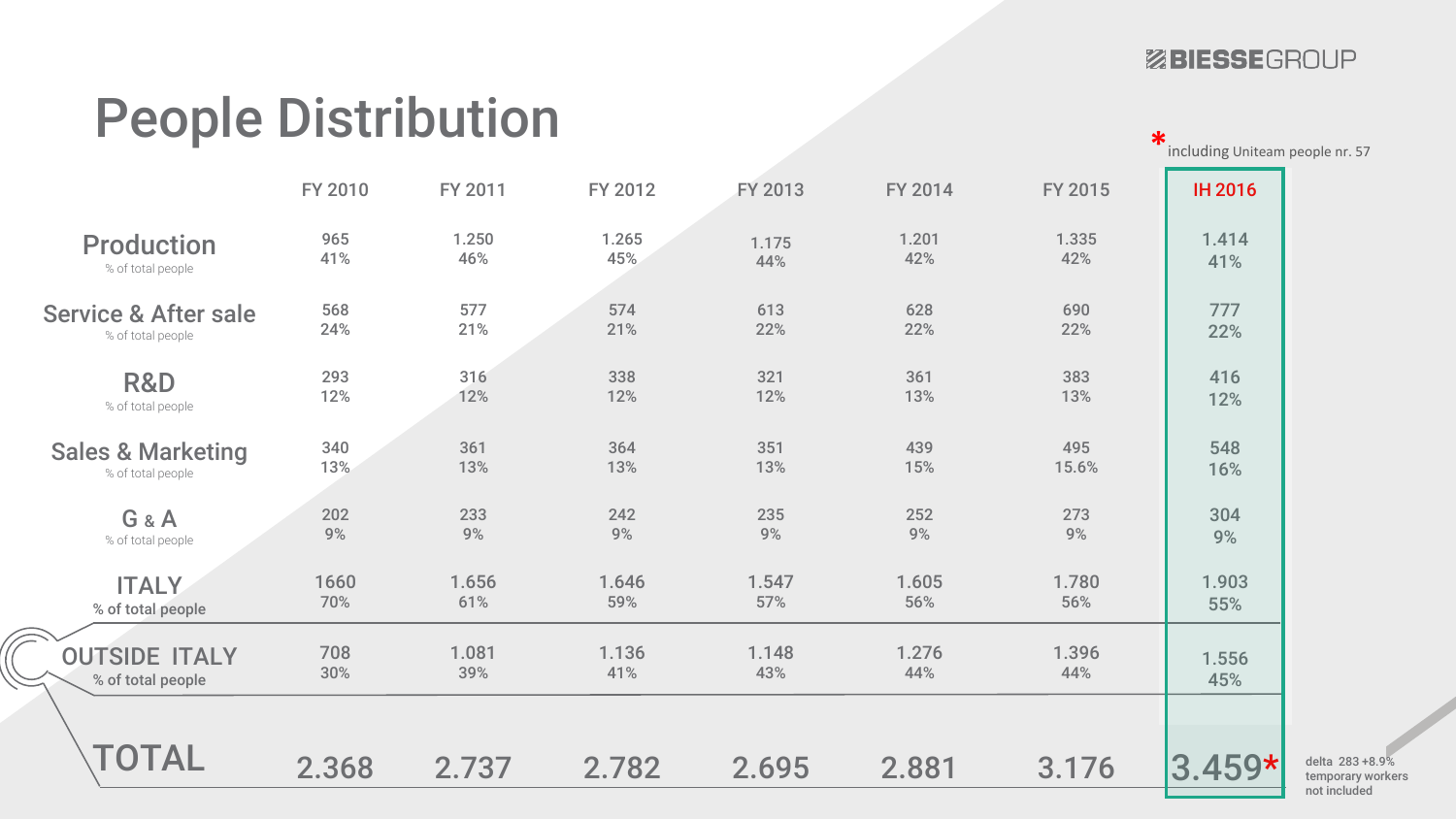## Tax rate comments



Patent Box impact not relevant conservative approach to the D.T.A. use

the positive effect of the IRAP decrease still not relevant in Italy during the first half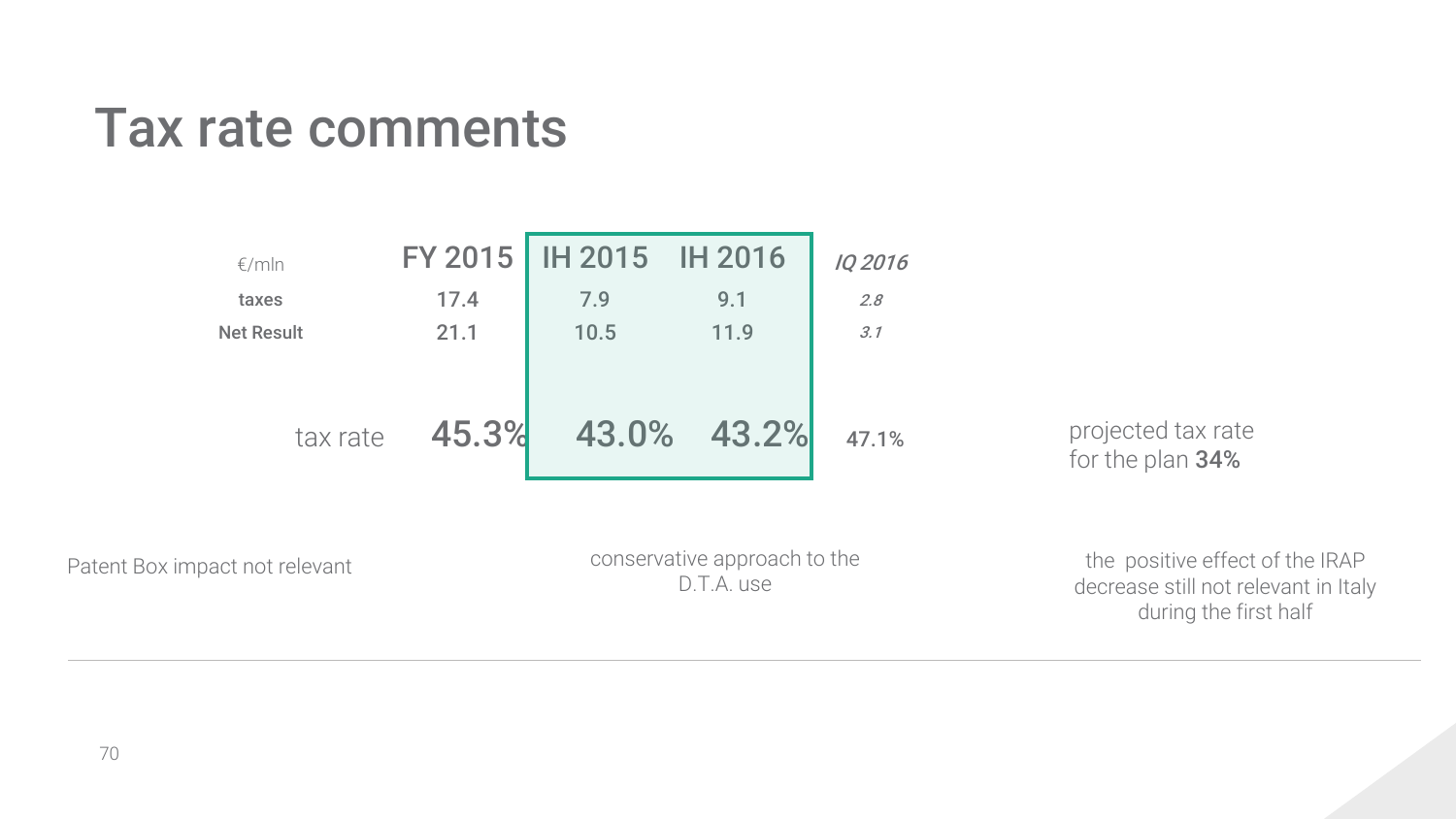### Forecast

3 years business plan source

| $\epsilon$ /mln        | <b>IH 2015</b> | <b>FY 2015</b> | <b>IH 2016</b> | <b>FY 2016e</b> |
|------------------------|----------------|----------------|----------------|-----------------|
| net sales              | 245.6          | 519.1          | 283.4          | 572.1           |
| year-1                 |                | $+21.5%$       | $+15.4%$       | $+10.2%$        |
| ebitda                 | 29.0           | 64.1           | 30.4           | 73.6            |
| %                      | 11.8%          | 12.4%          | 10.7%          | 12.9%           |
| ebit                   | 20.2           | 43.8           | 20.9           | 51.1            |
| %                      | 8.2%           | 8.4%           | 7.4%           | 8.9%            |
| net financial position | $-19.0$        | $+0.1$         | $-0.5$         | $+3.5$          |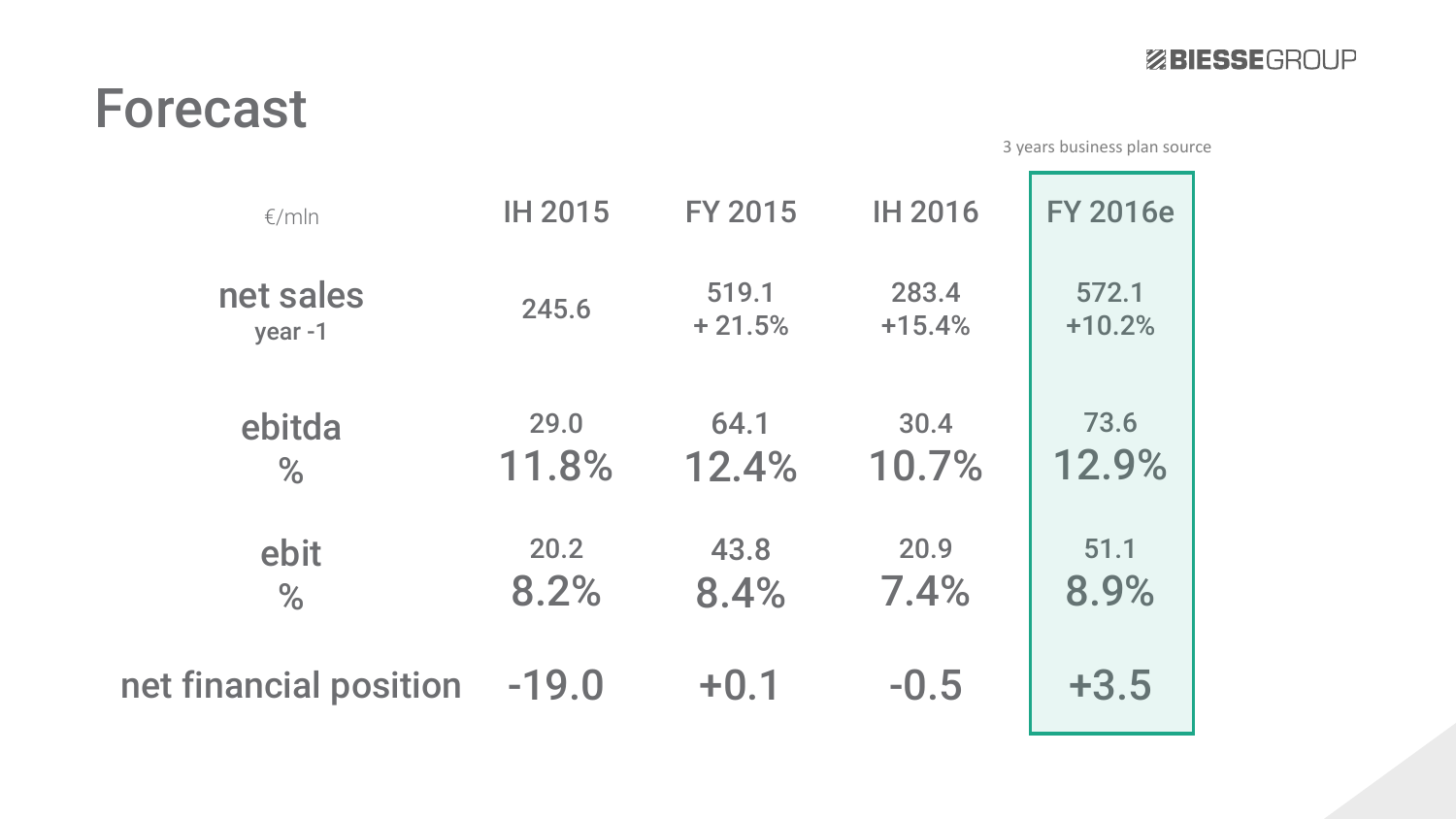# Uniteam S.p.A. acquisition

•May 19<sup>th</sup> 2016: acquisition 100% Uniteam S.p.A. Thiene (Vicenza) •cost (paid by cash) :€ 2.1 Euro mln •2015 Uniteam turnover: 11.4 Euro mln

**•main activities**: 3.4.5 axis CNC centers for the processing of furniture. doors. windows and stairs (wood) - 5 axis CNC centers for the processing of carpentry and wood structure (xlam/CLT wood/house) – 3.4.5 axis CNC centers for the processing of plastics. composites. aluminum and special alloys (automotive. bio-medical . aerospace and nautical sector)

•**Orders backlog**: order (already signed) for a line in England (estimated value 10.1 Euro<br>mln) dedicated for structural wood/houses mln) dedicated for structural wood/houses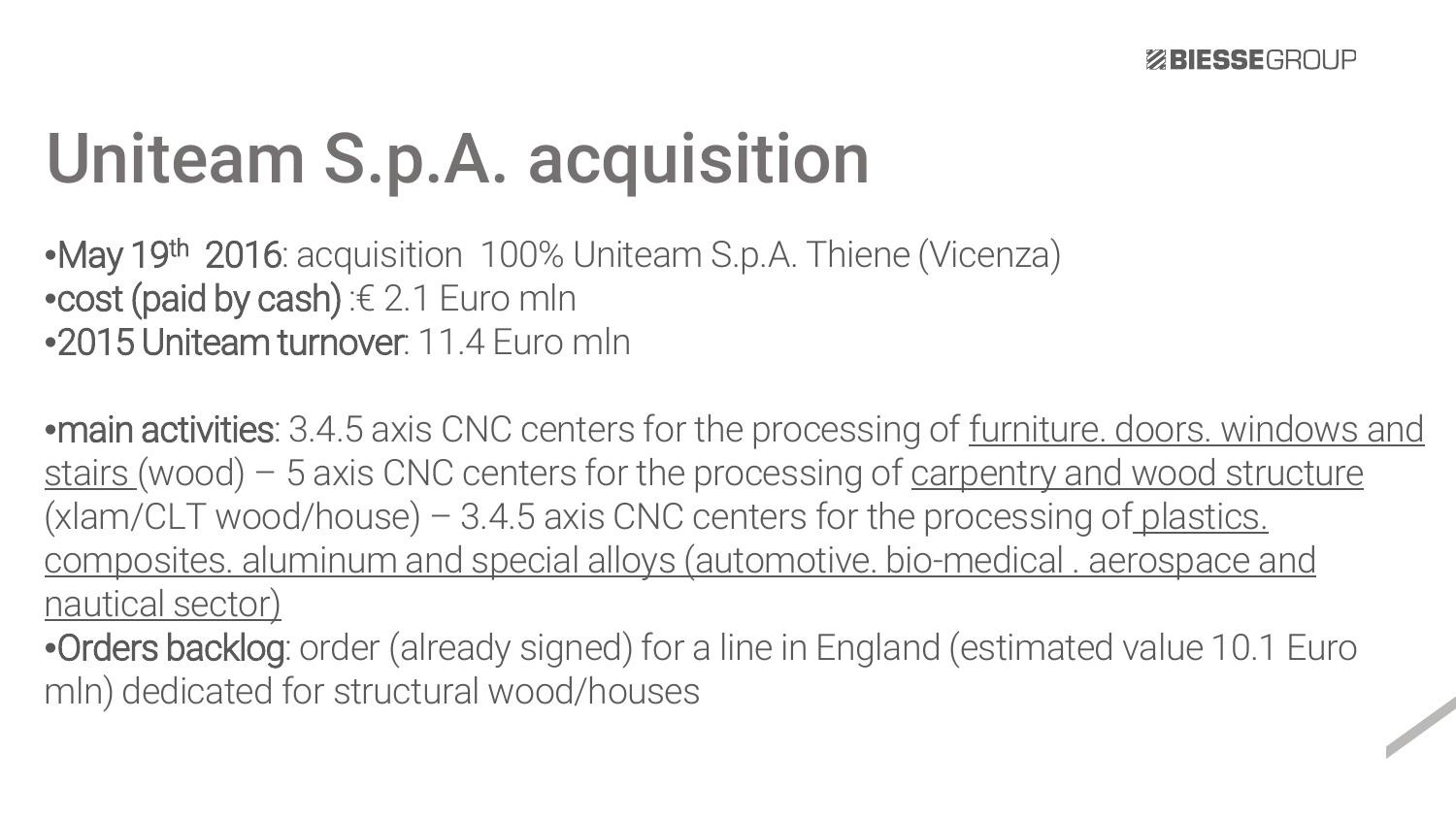### IH update Advanced Materials\*

ldv. Mat.

*Strategy in actions* Think4ward

materials

- $\mathbb Z$  Carbon Fiber
- $\vee$  Foam

Targets

- $\mathbb Z$  Composite
- $\mathbb Z$  Aluminium
- $\vee$  Titanium

#### IH 2016 update:

#### $\overline{f}$  4 mln sales ( $\overline{f}$  1.5 mln in 2015)

### \*Advanced "already done" 54% of the annual budget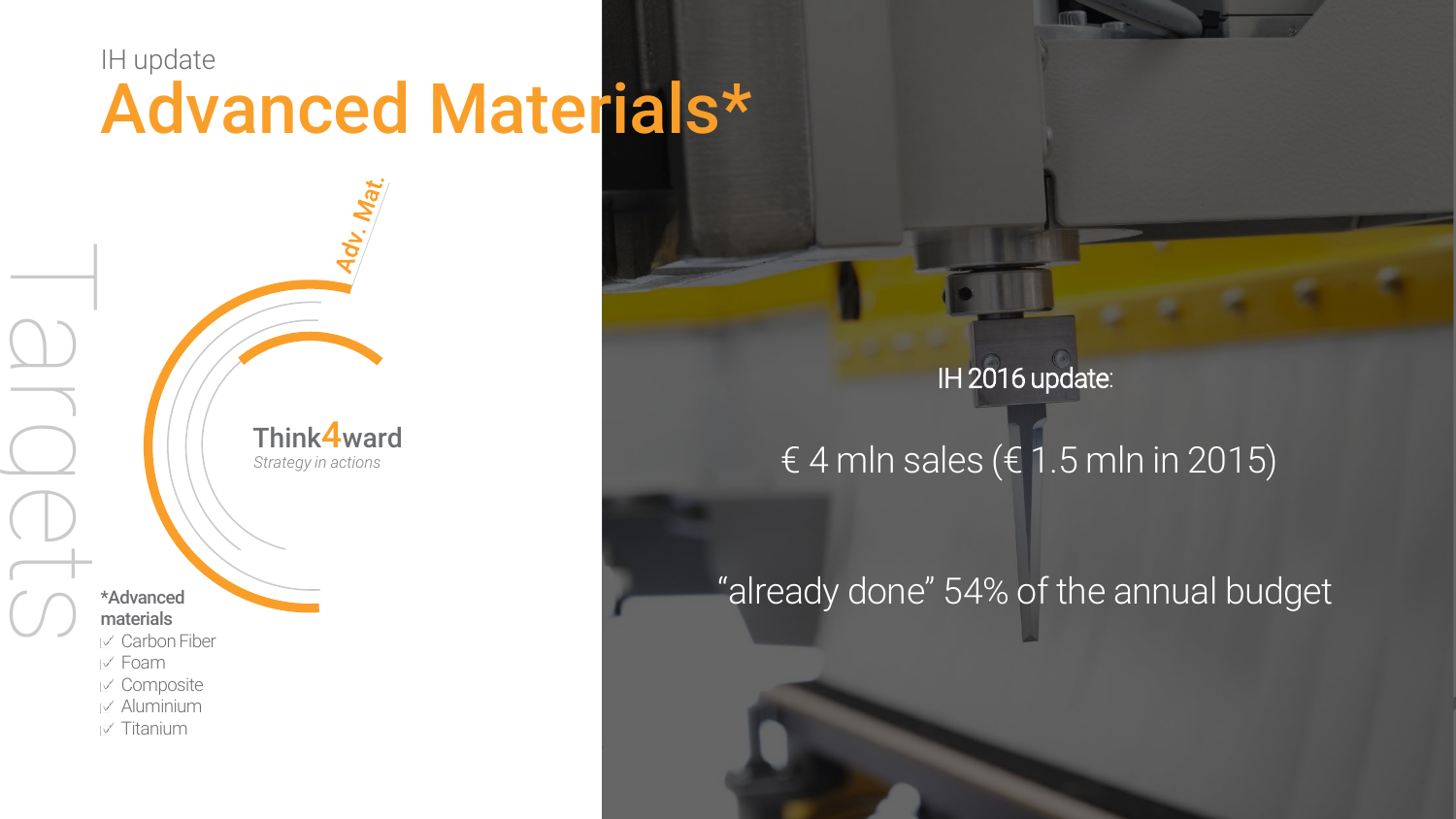# Advanced Materials\*

remind

*Strategy in actions*

Think4ward

**ZBIESSEGROUP** 2016-2018 3-Years Business Plan

#### \*Advanced materials

- Carbon Fiber
- Foam

Targets

- $\vee$  Composite
- Aluminium
- $\nabla$  Titanium

2015e result

3.5 mln/€

On target

+16.7%

Our successful entry into the plastic & advanced materials sector confirms our capability to diversify into new sectors through our innovative Mechatronics Division and our consolidated expertise.

 $min/\varepsilon$ 2018e target

) mln/ $\epsilon$ 

2015 target

In the future. we will expand our product offering in order to meet the needs of the entire market.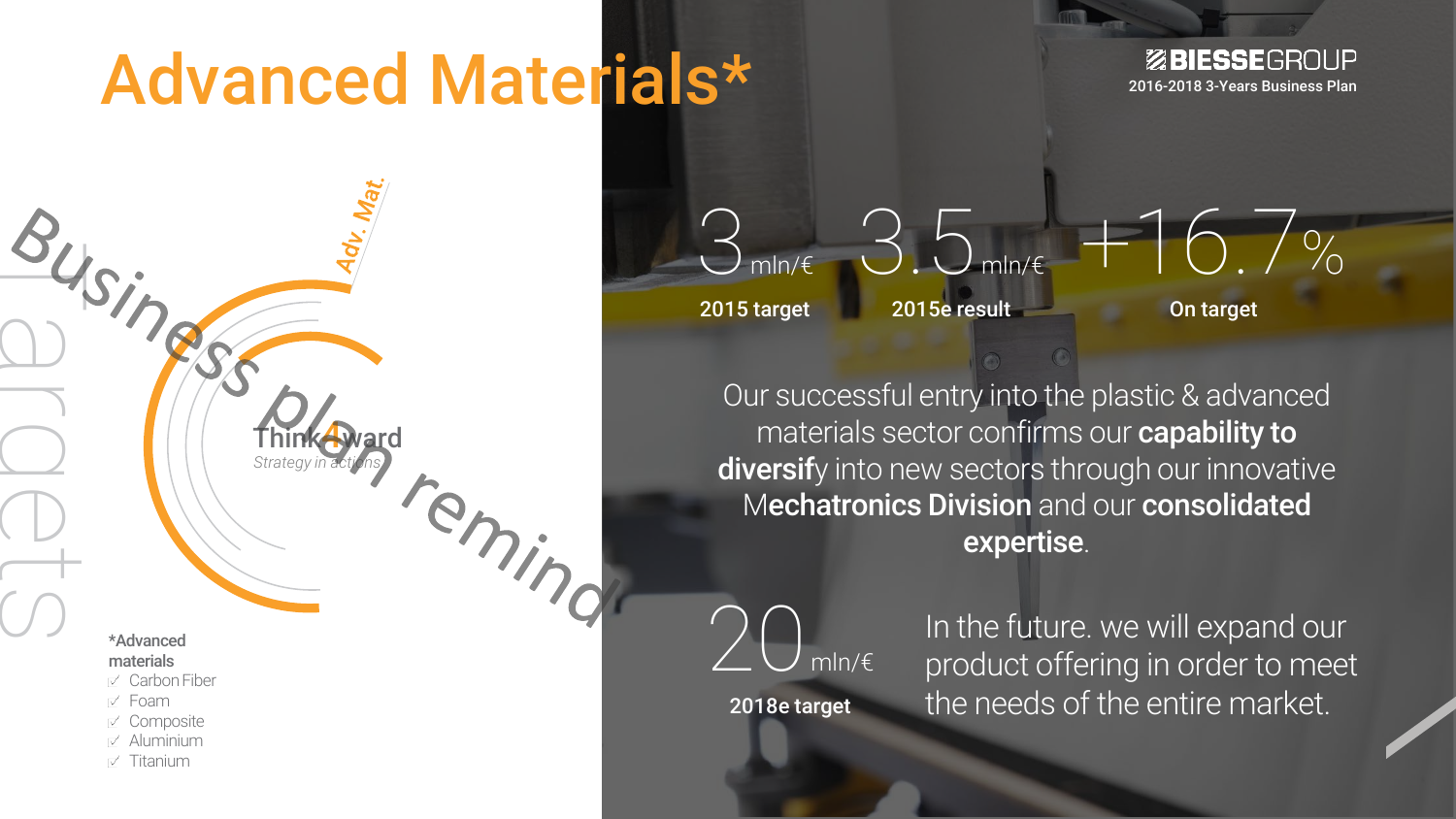### Service revenues:

IH update





IH update

#### € 43.1 mln sales (€ 38.6 mln in 2015)

incidence vs the consolidated turnover: 15.2% (same in 2015)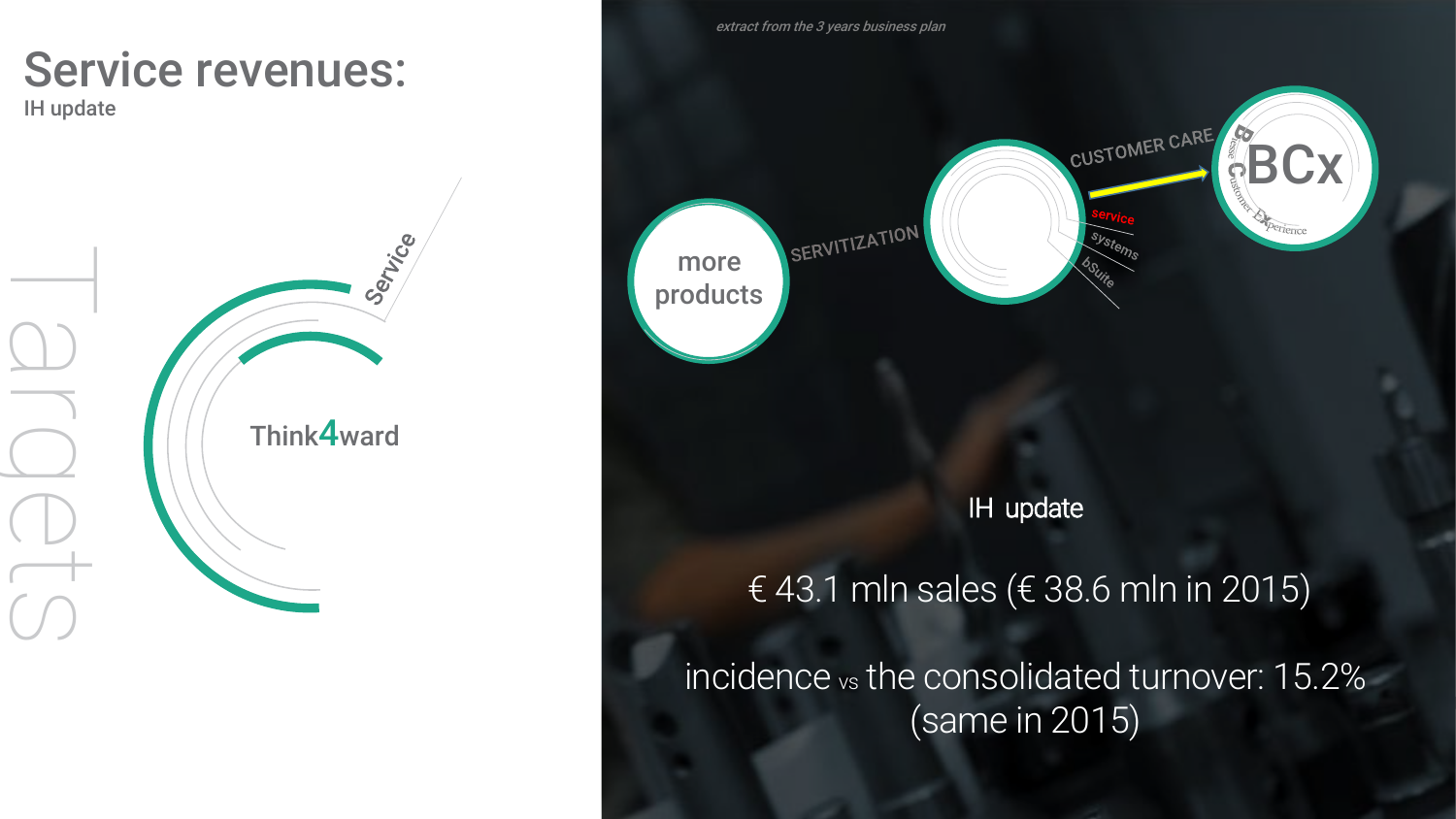### Service revenues:

(17% incidence on the net consolidated sales at the end of 2015)



Our network supports our customers worldwide. Through Biesse service and Biesse parts. we offer technical services and machine/component spares to businesses anywhere in the world on-site. as well as on-line - 24/7.

### Our Service will evolve to Service 2.0

- $\leq$  Proactivity: leave "break & fix" service logics in the past and move onto predictive services
- $\leq$  Spare Parts: encourage a 24/7 assistance / no down-time approach with maintenance contracts
- Maintain **excellence** in terms of service levels

18.5%

2018 Target incidence on Net Sales